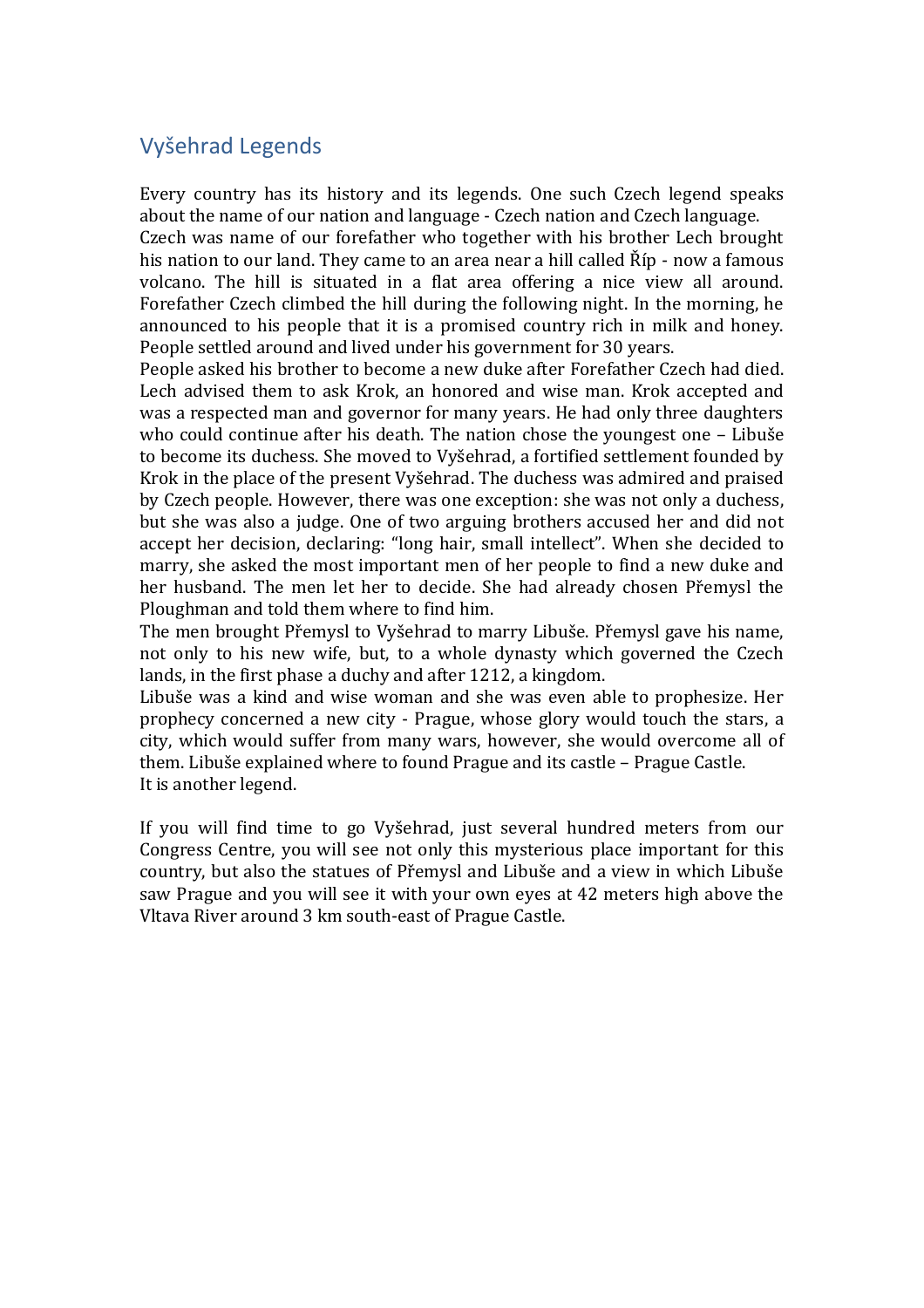

Říp (http://cs.wikipedia.org/wiki/Soubor:Ctiněves,\_Ř%C3%ADp\_a\_obec.jpg)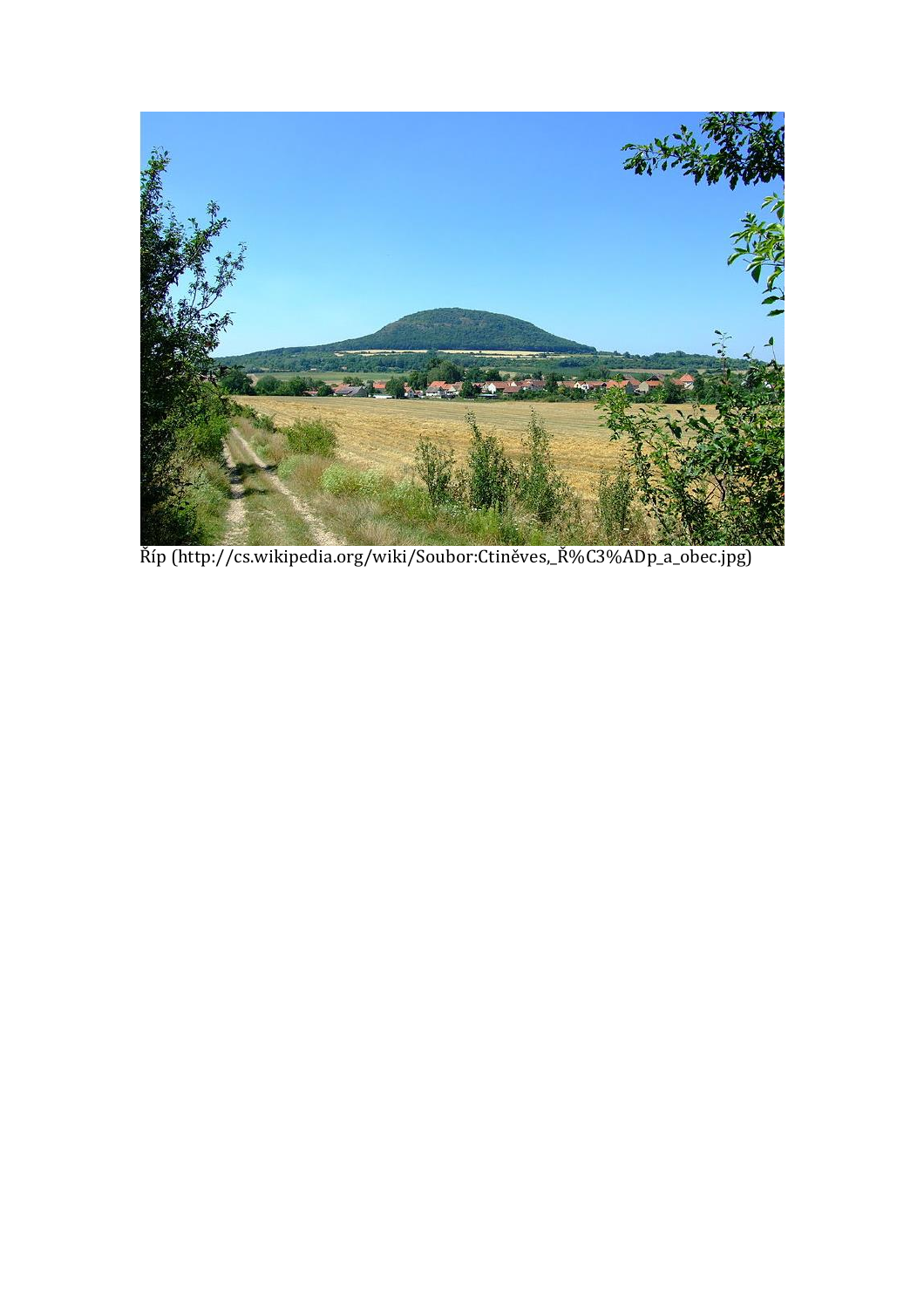

Statute of Přemysl and Libuše, Vyšehrad (http://cs.wikipedia.org/wiki/Soubor:Praha,\_Vyšehrad,\_Přemysl\_a\_Libuše\_(201 2).JPG)